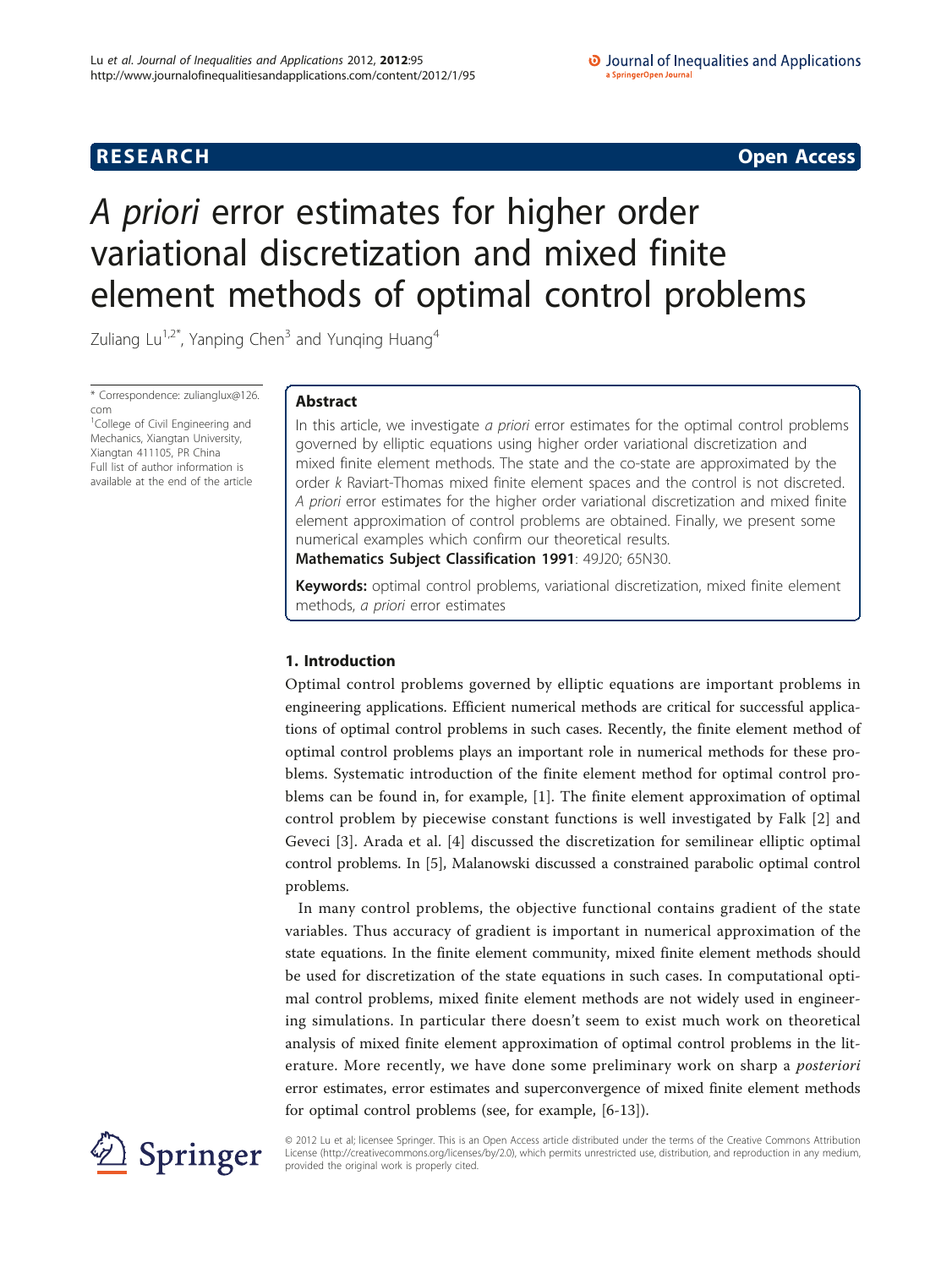In [\[14\]](#page-12-0), the author first presents the variational discretization concept for optimal control problems with control constraints, which implicitly utilizes the first order optimality conditions and the discretization of the state and adjoint equations for the discretization of the control instead of discretizing the space of admissible controls.

For  $1 \le p < \infty$  and *m*, any nonnegative integer, let  $W^{m,p}(\Omega) = \{v \in L^p(\Omega); D^p v \in L^p(\Omega)\}$ ( $\Omega$ ) if  $|\beta| \leq m$ } denote the Sobolev spaces endowed with the norm  $\left\Vert \nu\right\Vert _{m,p}^{p}=\sum_{\left\vert \beta\right\vert \leq m}\left\Vert D^{\beta}\nu\right\Vert$  $\sum_{l}^{p} p_{(\Omega)}$ , and the semi-norm  $|v|_{m,p}^{p} = \sum_{|\beta|=m} \|D^{\beta}v\|$  $_{L^{p}\left( \Omega\right) }^{p}.$  We set  $W_0^{m,p}(\Omega) = \{v \in W^{m,p}(\Omega) : v|_{\partial\Omega} = 0\}.$  For  $p = 2$ , we denote  $H^m(\Omega) = W^{m,2}(\Omega)$ ,  $H_0^m(\Omega) = W_0^{m,2}(\Omega)$ , and  $|| \cdot ||_m = || \cdot ||_{m,2}$ ,  $|| \cdot || = || \cdot ||_{0,2}$ .

In this article we derive a priori error estimates for higher order variational discretization and mixed finite element methods of quadratic optimal control problems.

We consider the following quadratic optimal control problems:

$$
\min_{u \in K \subset U} \left\{ \frac{1}{2} \left\| \boldsymbol{p} - \boldsymbol{p}_d \right\|^2 + \frac{1}{2} \left\| \gamma - \gamma_d \right\|^2 + \frac{1}{2} \left\| u \right\|^2 \right\} \tag{1.1}
$$

subject to the state equation

$$
\text{div}\mathbf{p} = f + Bu, \quad x \in \Omega,\tag{1.2}
$$

$$
\mathbf{p} = -A\nabla y, \quad x \in \Omega,\tag{1.3}
$$

$$
\gamma = 0, \quad x \in \partial \Omega,\tag{1.4}
$$

where the bounded open set  $\Omega \subset \mathbb{R}^2$ , is a convex domain with the boundary  $\partial \Omega$ . We shall assume that  $p_d \in L^2(\Omega)^2$ ,  $y_d \in L^2(\Omega)$ ,  $f \in H^1(\Omega)$ , and B is a continuous linear operator from  $U = L^2(\Omega)$  to  $H^1(\Omega)$ . Furthermore, we assume the coefficient matrix A  $(x)=(a_{ij}(x))_{2\times 2}\in (W^{1,\infty}(\Omega))^{2\times 2}$  is a symmetric  $2\times 2$ -matrix and there is a constant  $c > 0$  satisfying for any vector  $X \in \mathbb{R}^2$ ,  $X'AX ≥ c ||X||^2_{\mathbb{R}^2}$ . Here, K denotes the admissible set of the control variable, defined by

$$
K = \left\{ u \in U = L^{2}(\Omega) : \int_{\Omega} u \ge 0 \right\}.
$$
\n(1.5)

Optimal control problems have been so widely met in all kinds of practical problems. Now we mention their application of the optimal control problems  $(1.1)-(1.4)$ . Let us recall the static temperature control problem. Let  $\gamma$  be the temperature distribution in the body  $\Omega$ , which satisfies the elliptic Equations (1.2) and (1.3), where A is conductivity matrix and  $Bu$  represents heat resource density inside the body, which can be controlled by u. For example, often  $(Bu)(x) = c(x)u(x)$ , where  $c(x)$  is the density factor. Assume that the body's surface temperature is fixed, say, zero. The aim of the control is to make the temperature distribution y as close as to the desirable distribution  $y_d$ , e. g.,  $y_d = 10$ . Of course there could be many controls to achieve this objective, but we wish to achieve this using as small as possible energy, which can be represented by the formula  $\int_{\Omega} u^2$ . Then we give the temperature control model for the problem (1.1)-(1.4).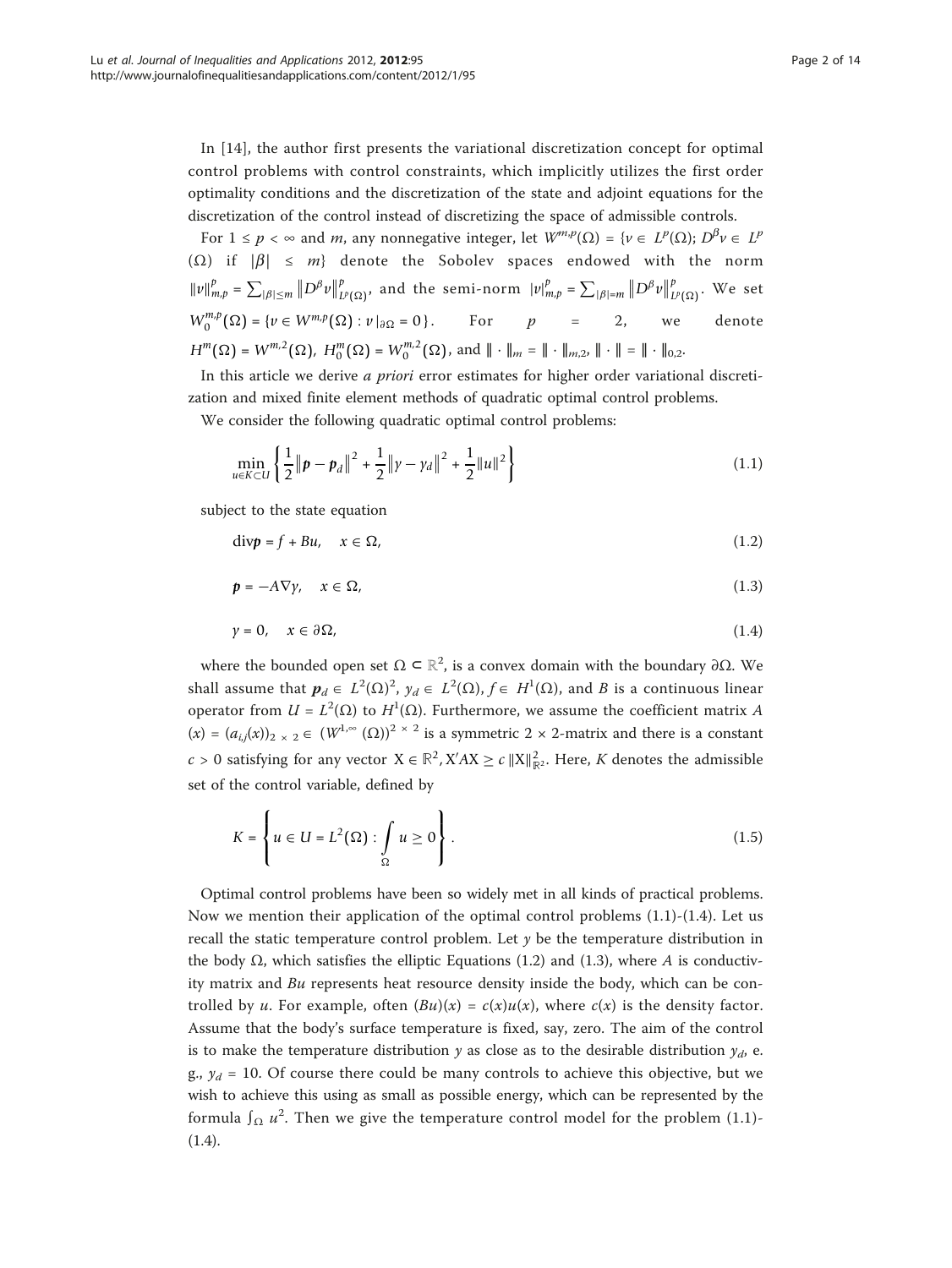Now, we introduce the co-state elliptic equation

$$
-\text{div}(A(\nabla z + \mathbf{p} - \mathbf{p}_d)) = \gamma - \gamma_d, \quad x \in \Omega,
$$
\n(1.6)

with the boundary condition

$$
z = 0, \quad x \in \partial \Omega. \tag{1.7}
$$

The outline of this article is as follows. In Section 2, we construct the higher order variational discretization and mixed finite element approximation for optimal control problems governed by elliptic equations. Furthermore, we briefly state the definitions and properties of some interpolation operators. In Section 3, we derive a priori error estimates for the higher order variational discretization and mixed finite element solutions of the optimal control problems. Numerical examples are presented in Section 4. Finally, we analyze the conclusion and the future studies in Section 5.

## 2. Variational discretization and mixed finite element methods

We shall now describe the variational discretization and mixed finite element approximation of the optimal control problems (1.1)-(1.4). Let

$$
V = H(\text{div}; \Omega) = \{v \in (L^2(\Omega))^2, \text{div}v \in L^2(\Omega)\}, \quad W = L^2(\Omega).
$$

The Hilbert space  $V$  is equipped with the following norm:

$$
\|\nu\|_{\text{div}} = \|\nu\|_{H(\text{div};\Omega)} = \left(\|\nu\|_{0,\Omega}^2 + \left\|\text{div}\nu\right\|_{0,\Omega}^2\right)^{1/2}.
$$

We recast (1.1)-(1.4) as the following weak form: find  $(p, y, u) \in V \times W \times U$  such that

$$
\min_{u \in K \subset U} \left\{ \frac{1}{2} \left\| \boldsymbol{p} - \boldsymbol{p}_d \right\|^2 + \frac{1}{2} \left\| \boldsymbol{\gamma} - \boldsymbol{\gamma}_d \right\|^2 + \frac{1}{2} \left\| \boldsymbol{u} \right\|^2 \right\} \tag{2.1}
$$

$$
(A^{-1}p, v) - (y, \text{div}v) = 0, \quad \forall v \in V,
$$
\n
$$
(2.2)
$$

$$
(\text{div}\mathbf{p}, w) = (f + Bu, w), \quad \forall w \in W.
$$
 (2.3)

It is well known (see e.g.,  $[15,16]$  $[15,16]$ ) that the optimal control problem  $(2.1)-(2.3)$  has a solution  $(p, y, u)$ , and that a triplet  $(p, y, u)$  is the solution of  $(2.1)-(2.3)$  if and only if there is a co-state  $(q, z) \in V \times W$  such that  $(p, y, q, z, u)$  satisfies the following optimality conditions:

$$
(A^{-1}p, v) - (y, \text{div}v) = 0, \quad \forall v \in V,
$$
\n
$$
(2.4)
$$

$$
(\text{div} \mathbf{p}, w) = (f + Bu, w), \quad \forall w \in W,
$$
\n
$$
(2.5)
$$

$$
(A^{-1}q, v) - (z, divv) = -(p - p_{d}, v), \quad \forall v \in V,
$$
\n(2.6)

$$
(\text{div}q, w) = (\gamma - \gamma_d, w), \quad \forall w \in W,
$$
\n
$$
(2.7)
$$

$$
(u + B^*z, \tilde{u} - u)_{U} \ge 0, \qquad \forall \tilde{u} \in K,
$$
\n
$$
(2.8)
$$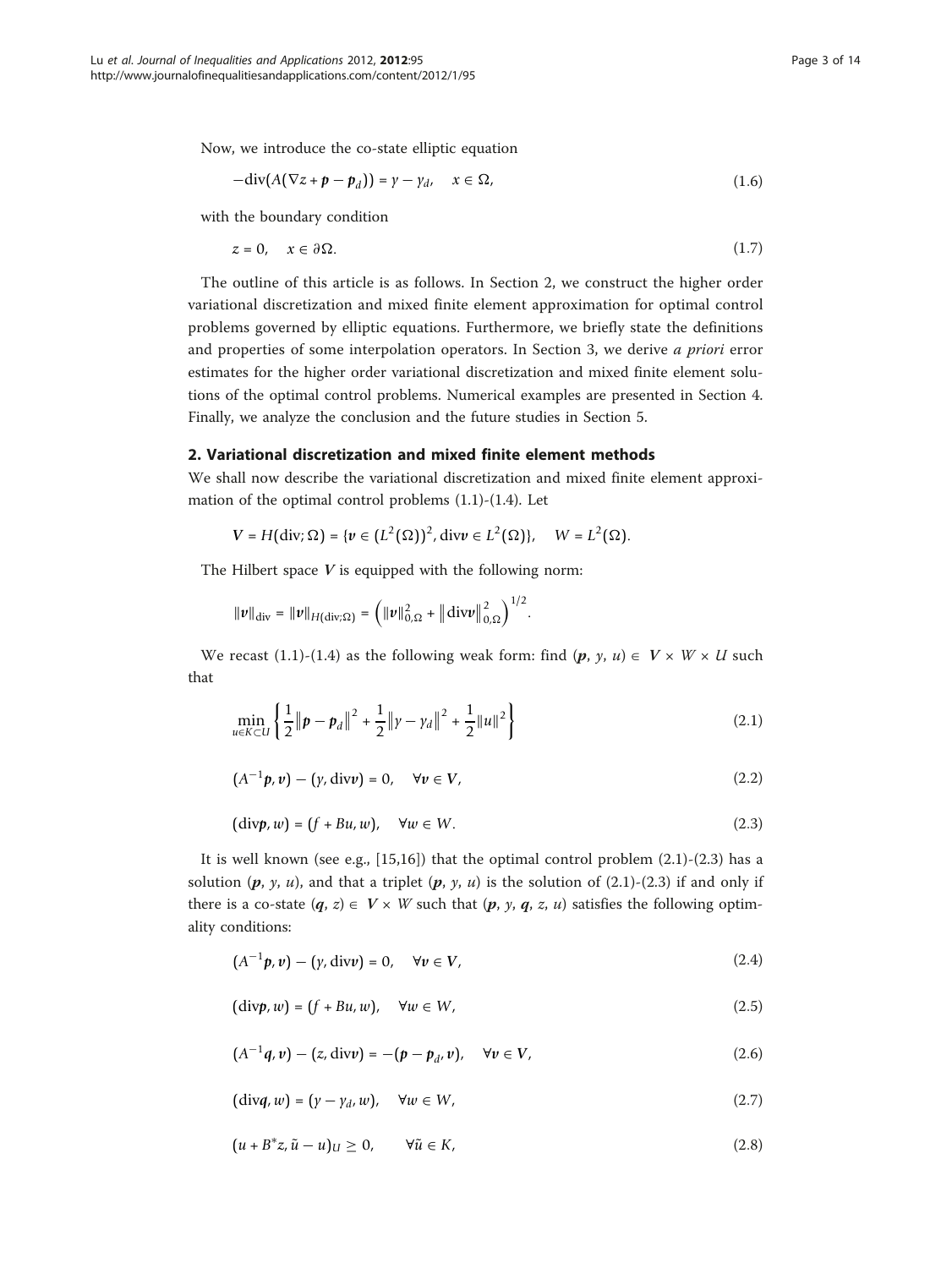where  $(\cdot, \cdot)_{U}$  is the inner product of U,  $B^*$  is the adjoint operator of B. In the rest of the article, we shall simply write the product as  $(·, ·)$  whenever no confusion should be caused.

Now, we will show that the control variable of the optimal control problem (2.4)- (2.8) can be infinitely smooth if the special constraint set  $K$  defined as (1.5).

**Lemma 2.1**. Let  $(p, y, q, z, u) \in (V \times W)^2 \times K$  be the solution of (2.4)-(2.8). Then we have

$$
u = \max\left(0, \overline{B^*z}\right) - B^*z,\tag{2.9}
$$

where  $\overline{B^*z} = \int_{\Omega} B^*z / |\Omega|$  denotes the integral average on  $\Omega$  of the function z. *Proof.* If  $\overline{B^*z} > 0$ , then  $u = \overline{B^*z} - B^*z$  and for any  $v \in K$ 

$$
(u + B^*z, v - u) = \int_{\Omega} (u + B^*z)(v - u)
$$

$$
= \int_{\Omega} \overline{B^*z} (v - \overline{B^*z} + B^*z)
$$

$$
= \overline{B^*z} \int_{\Omega} v \ge 0.
$$

If  $\overline{B^*z}$  < 0, then  $u = -B^* z$  and  $(u + B^* z, v - u) = 0$ . Now, for the costate solution z, since the solution of (2.8) is unique, then we have proved the Lemma.

From Lemma 3.1, we obtain the following regularity result for the control variable.

**Lemma 2.2.** Let  $(p, y, q, z, u) \in (V \times W)^2 \times K$  be the solution of (2.4)-(2.8). Assume that the data functions f,  $y_d$ ,  $p_d$ , and the domain  $\Omega$  are infinitely smooth. Then the control function  $u \in C^{\infty}(\overline{\Omega})$ .

Proof. By applying the regularity argument of elliptic problem (1.2)-(1.3), it is clear that  $y \in H^2(\Omega)$ , so that  $p \in H^1(\Omega)$ . It follows from the costate Equation (1.6) and the assumption of  $y_d$ ,  $p_d$ , we can obtain that  $z \in H^2(\Omega)$ . Using the relationship between the control and the costate  $u = \max(0, \overline{B^*z}) - B^*z$ , then  $u \in H^2(\Omega)$ . Thus  $y \in H^4(\Omega)$ ,  $p \in H^3(\Omega)$ . By repeating the above process, we can conclude that  $u \in C^\infty(\bar{\Omega})$ .

Let  $\mathcal{T}_h$  be regular triangulation of Ω. They are assumed to satisassociated with the triangulationfy the angle condition which means that there is a positive constant C such that for all  $T \in \mathcal{T}_h$ ,  $C^{-1}h_T^2 \leq |T| \leq Ch_T^2$ , where  $|T|$  is the area of  $T$ ,  $h_T$  is the diameter of T and  $h = \max h_T$ . In addition C or c denotes a general positive constant independent of h.

Let  $V_h \times W_h \subset V \times W$  denotes the Raviart-Thomas space [\[17](#page-12-0)] of the lowest order associated with the triangulation  $\mathcal{T}_h$  of  $\Omega$ .  $P_k$  denotes the space of polynomials of total degree at most *k*. Let  $V(T) = \{v \in P_k^2(T) + x \cdot P_k(T)\}$ ,  $W(T) = P_k(T)$ . We define

$$
V_h := \{v_h \in V : \forall T \in \mathcal{T}_h, v_h |_T \in V(T)\},\
$$
  

$$
W_h := \{w_h \in W : \forall T \in \mathcal{T}_h, w_h |_T \in W(T)\}.
$$

By the definition of finite element subspace, the mixed finite element discretization of (2.1)-(2.3) is as follows: compute  $(p_h, y_h, u_h) \in V_h \times W_h \times K$  such that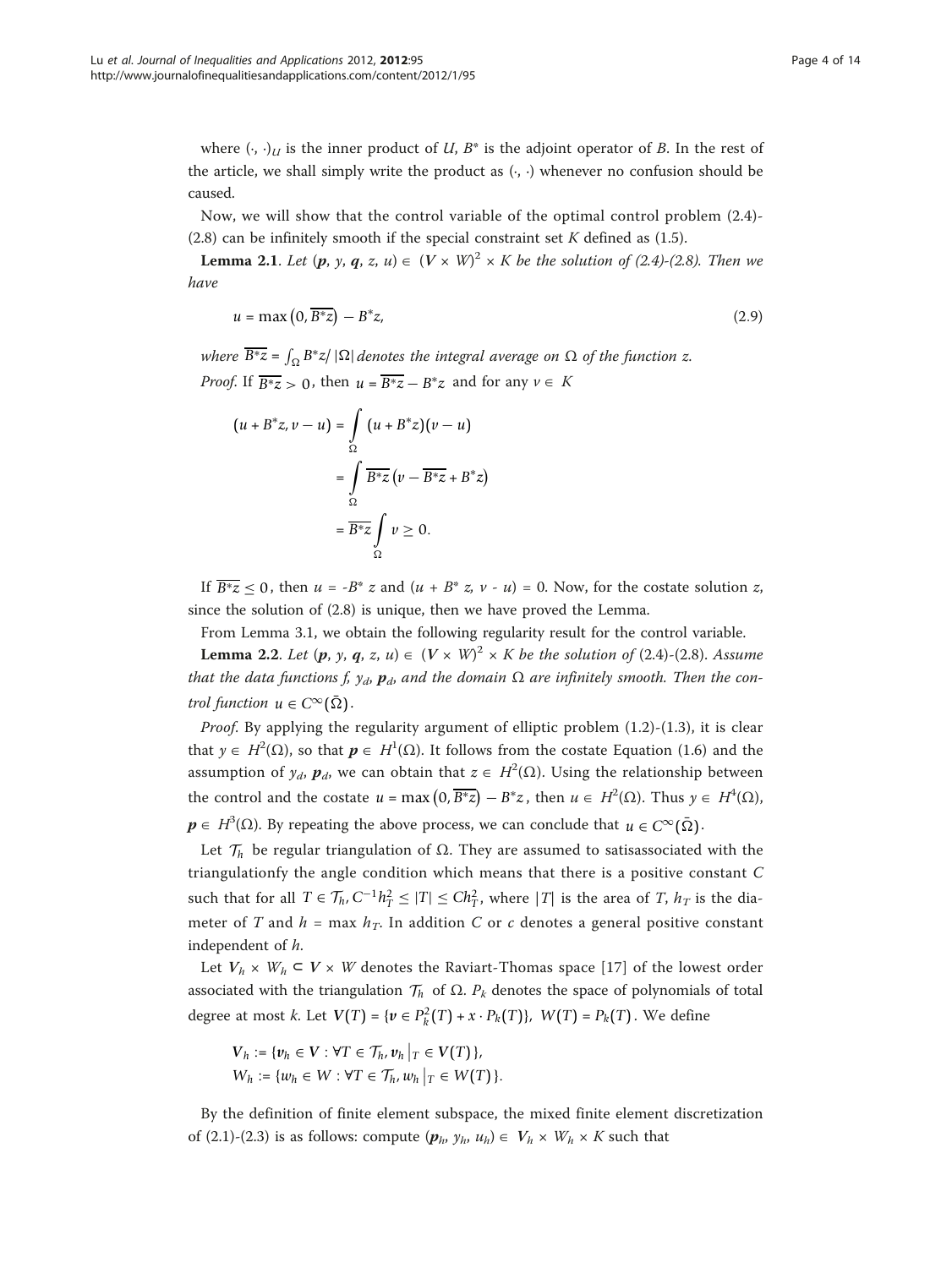$$
\min_{u_h \in K} \left\{ \frac{1}{2} \left\| \boldsymbol{p}_h - \boldsymbol{p}_d \right\|^2 + \frac{1}{2} \left\| \gamma_h - \gamma_d \right\|^2 + \frac{1}{2} \left\| u_h \right\|^2 \right\} \tag{2.10}
$$

$$
\left(A^{-1}\boldsymbol{p}_h,\boldsymbol{v}_h\right)-\left(\gamma_h,\mathrm{div}\boldsymbol{v}_h\right)=0,\quad \forall \boldsymbol{v}_h\in V_h,\tag{2.11}
$$

$$
(\text{div} \boldsymbol{p}_h, w_h) = (f + Bu_h, w_h), \qquad \forall w_h \in W_h.
$$
\n(2.12)

It is well known that the optimal control problem (2.10)-(2.12) again has a solution  $(p_h, y_h, u_h)$ , and that a triplet  $(p_h, y_h, u_h)$  is the solution of (2.10)-(2.12) if and only if there is a co-state  $(q_h, z_h) \in V_h \times W_h$  such that  $(p_h, y_h, q_h, z_h, u_h)$  satisfies the following optimality conditions:

$$
(A^{-1}p_h, v_h) - (y_h, \text{div}v_h) = 0, \qquad \forall v_h \in V_h,
$$
\n
$$
(2.13)
$$

$$
(\text{div} \boldsymbol{p}_h, w_h) = (f + Bu_h, w_h), \qquad \forall w_h \in W_h, \tag{2.14}
$$

$$
\left(A^{-1}\boldsymbol{q}_h,\boldsymbol{v}_h\right)-\left(z_h,\mathrm{div}\boldsymbol{v}_h\right)=-\left(\boldsymbol{p}_h-\boldsymbol{p}_d,\boldsymbol{v}_h\right)\quad\forall\boldsymbol{v}_h\in\boldsymbol{V}_h,\tag{2.15}
$$

$$
(\text{div}q_{h}, w_{h}) = (\gamma_{h} - \gamma_{d}, w_{h}), \qquad \forall w_{h} \in W_{h}, \qquad (2.16)
$$

$$
(u_h + B^* z_h, \tilde{u} - u_h) \ge 0, \qquad \forall \tilde{u} \in K. \tag{2.17}
$$

Let  $P_h: W \to W_h$  be the orthogonal  $L^2(\Omega)$ -projection into  $W_h$  define by [[18](#page-12-0)]:

$$
(P_h w - w, \mathcal{X}) = 0, \quad w \in W, \quad \mathcal{X} \in W_h,
$$
\n
$$
(2.18)
$$

which satisfies

$$
||P_h w - w||_{0,q} \le C ||w||_{t,q} h^t, \quad 0 \le t \le k+1, \quad \text{if } w \in W \cap W^{t,q}(\Omega), \tag{2.19}
$$

$$
||P_h w - w||_{-r} \le C||w||_t h^{r+t}, \quad 0 \le r, \quad t \le k+1, \quad \text{if } w \in H^t(\Omega), \tag{2.20}
$$

$$
(\text{div} \nu_h, w - P_h w) = 0, \quad w \in W, \quad \nu_h \in V_h. \tag{2.21}
$$

Let  $\pi_h : V \to V_h$  be the Raviart-Thomas projection [[19](#page-13-0)], which satisfies

$$
(\text{div}(\pi_h \nu - \nu), w_h) = 0, \quad \nu \in V, \quad w \in W_h,
$$
\n
$$
(2.22)
$$

$$
\|\pi_h v - v\|_{0,q} \le C \|v\|_{t,q} h^t, \quad 1/q < t \le k+1, \quad \text{if } v \in V \cap W^{t,q}(\Omega)^2,
$$
 (2.23)

$$
\left\|\operatorname{div}(\pi_h v - v)\right\|_0 \le C \left\|\operatorname{div} v\right\|_t h^t, \quad 0 \le t \le k + 1, \quad \text{if } v \in V \cap H^t(\operatorname{div}; \Omega). \tag{2.24}
$$

We have the commuting diagram property [\[20](#page-13-0)]

$$
\operatorname{div} \circ \pi_h = P_h \circ \operatorname{div} : V \to W_h \quad \text{and} \quad \operatorname{div}(I - \pi_h)V \perp W_h, \tag{2.25}
$$

where and after, I denotes identity matrix.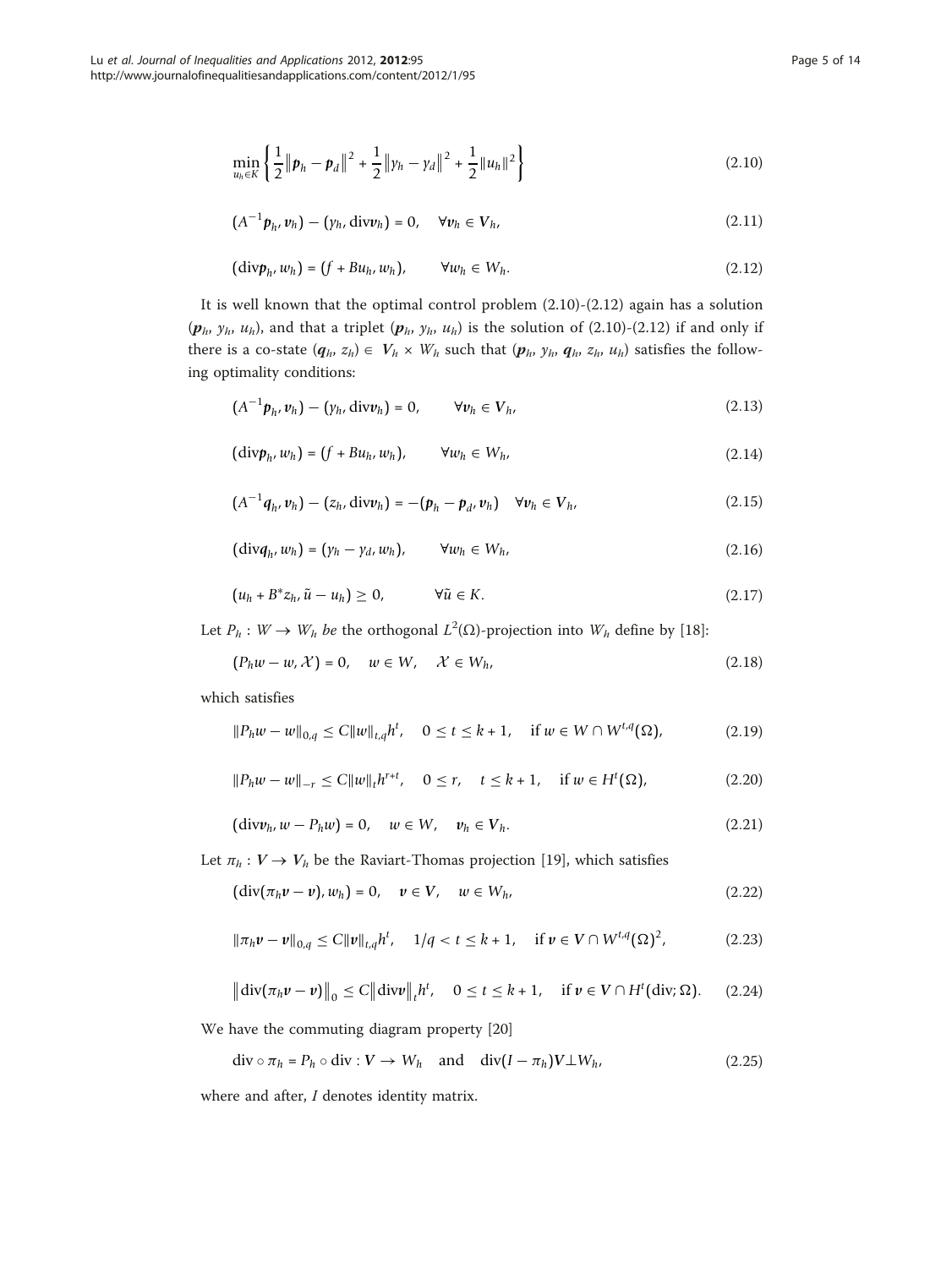## 3. A priori error estimates

In the rest of the article, we shall use some intermediate variables. For any control function  $\tilde{u} \in K$ , we first define the state solution  $(p(\tilde{u}), y(\tilde{u}), q(\tilde{u}), z(\tilde{u}))$  associated with  $\tilde{u}$  that satisfies

$$
(A^{-1}\mathbf{p}(\tilde{u}),v) - (\gamma(\tilde{u}),\mathrm{div}v) = 0, \quad \forall v \in V,
$$
\n(3.1)

$$
(\text{div}p(\tilde{u}), w) = (f + B\tilde{u}, w), \quad \forall w \in W,
$$
\n(3.2)

$$
(A^{-1}q(\tilde{u}),v) - (z(\tilde{u}),\text{div}v) = -\left(p(\tilde{u}) - p_{d},v\right), \quad \forall v \in V,
$$
\n(3.3)

$$
(\text{div}q(\tilde{u}), w) = (\gamma(\tilde{u}) - \gamma_d, w), \qquad \forall w \in W.
$$
\n(3.4)

Correspondingly, we define the discrete state solution  $(p_h(\tilde{u}), y_h(\tilde{u}), q_h(\tilde{u}), z_h(\tilde{u}))$  associated with  $\tilde{u} \in K$  that satisfies

$$
(A^{-1}p_h(\tilde{u}), v_h) - (y_h(\tilde{u}), \text{div}v_h) = 0, \quad \forall v_h \in V_h,
$$
\n(3.5)

$$
(\text{div} \boldsymbol{p}_h(\tilde{u}), w_h) = (f + B\tilde{u}, w_h), \qquad \forall w_h \in W_h, \tag{3.6}
$$

$$
(A^{-1}\boldsymbol{q}_h(\tilde{u}),\boldsymbol{v}_h)-(z_h(\tilde{u}),\text{div}\boldsymbol{v}_h)=-(\boldsymbol{p}_h(\tilde{u})-\boldsymbol{p}_d,\boldsymbol{v}_h),\quad\forall\boldsymbol{v}_h\in V_h,\tag{3.7}
$$

$$
(\text{div}q_h(\tilde{u}), w_h) = (\gamma_h(\tilde{u}) - \gamma_d, w_h), \qquad \forall w_h \in W_h.
$$
\n(3.8)

We define another discrete state solution  $(\hat{p}_h(u), \hat{z}_h(u))$  that satisfies

$$
(A^{-1}\hat{\boldsymbol{q}}_h(\tilde{u}),\boldsymbol{v}_h) - (\hat{z}_h(\tilde{u}),\mathrm{div}\boldsymbol{v}_h) = -(\boldsymbol{p}-\boldsymbol{p}_d,\boldsymbol{v}_h), \quad \forall \boldsymbol{v}_h \in \boldsymbol{V}_h, \tag{3.9}
$$

$$
(\text{div}\hat{\boldsymbol{q}}_h(\tilde{u}),w_h)=(\gamma-\gamma_d,w_h),\quad \forall w_h\in W_h. \hspace{1cm} (3.10)
$$

Thus, as we defined, the exact solution and its approximation can be written in the following way:

$$
(\rho, \gamma, q, z) = (\rho(u), \gamma(u), q(u), z(u)),
$$
  

$$
(\rho_h, \gamma_h, q_h, z_h) = (\rho_h(u_h), \gamma_h(u_h), q_h(u_h), z_h(u_h)).
$$

Combining Lemma 2.1 in [[19](#page-13-0)] and (2.19), we obtain the following technical results: **Lemma 3.1.** Let  $\omega \in V$ ,  $\phi \in L^2(\Omega)^2$ , and  $\psi \in L^2(\Omega)$ . If  $\tau \in W_h$  satisfies

$$
\begin{cases} (A^{-1}\omega, v_h) - (\tau, \text{div}v_h) = (\varphi, v_h), \forall v_h \in V_h, \\ (\text{div}\omega, w_h) = (\psi, w_h), \qquad \forall w_h \in W_h, \end{cases}
$$

then, there exists a constant C such that

$$
\|\tau\|_0 \le C \left( h \|\boldsymbol{\omega}\|_0 + h \left\| \text{div}\boldsymbol{\omega} \right\|_0 + \|\boldsymbol{\varphi}\|_0 + \|\psi\|_0 \right),\tag{3.11}
$$

for h sufficiently small.

Now we chose  $\tilde{u} = u$  in (3.5)-(3.8), then we set some intermediate errors:

$$
\varepsilon_1 := \mathbf{p} - \mathbf{p}_h(u) \quad \text{and} \quad e_1 := \gamma - \gamma_h(u). \tag{3.12}
$$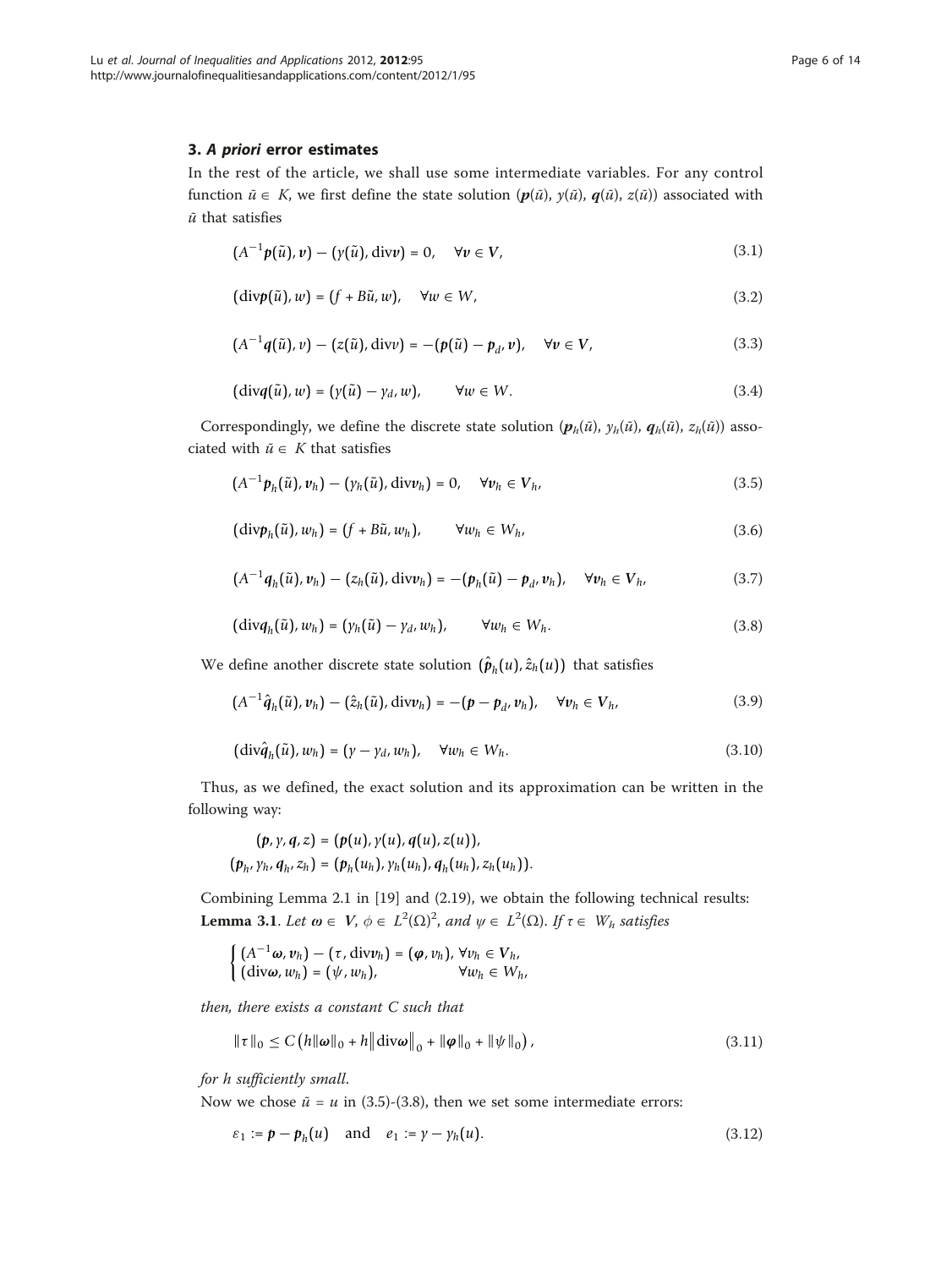To analyze the intermediate errors, let us first note the following error equations from (2.4), (2.5), (3.5) and (3.6) with the choice  $\tilde{u} = u$ :

$$
(A^{-1}\varepsilon_1, \nu_h) - (e_1, \text{div}\nu_h) = 0, \quad \forall \nu_h \in V_h,
$$
\n(3.13)

$$
(\text{div}\varepsilon_1, w_h) = 0, \quad \forall w_h \in W_h. \tag{3.14}
$$

By (2.18)-(2.24) and Lemma 3.1, we can establish the following error estimates:

**Theorem 3.1.** Assume that  $y \in H^{k+3}(\Omega)$ . If h is sufficiently small, there is a positive constant C independent of h such that

$$
\|\gamma - \gamma_h(u)\|_0 \le Ch^{k+1},\tag{3.15}
$$

$$
\|\boldsymbol{p}-\boldsymbol{p}_h(u)\|_0 \leq Ch^{k+1},\tag{3.16}
$$

$$
\|\boldsymbol{p} - \boldsymbol{p}_h(u)\|_{\text{div}} \le C h^{k+1}.\tag{3.17}
$$

*Proof.* Let  $\tau = P_h y - y_h(u)$  and  $\sigma = \pi_h p - p_h(u)$ . Rewrite (3.13) and (3.14) in the form

$$
(A^{-1}\varepsilon_1, \nu_h) - (\tau, \text{div}\nu_h) = 0, \quad \forall \nu_h \in V_h,
$$
\n(3.18)

$$
(\text{div}\varepsilon_1, w_h) = 0, \quad \forall w_h \in W_h.
$$
\n
$$
(3.19)
$$

It follows from Lemma 3.1 that

$$
\|\tau\|_{0} \le C \left( h \| \varepsilon_{1} \|_{0} + h \| \text{div} \varepsilon_{1} \|_{0} \right). \tag{3.20}
$$

By using (2.19) that

$$
\begin{aligned} ||e_1||_0 &= ||y - y_h(u)||_0 \\ &= ||P_h y - y||_0 + ||\tau||_0 \\ &\leq C \left( h||\varepsilon_1||_0 + h||\text{div}\varepsilon_1||_0 + h^{k+1}||y||_{k+1} \right). \end{aligned} \tag{3.21}
$$

If we now again rewrite (3.13) and (3.14) as

$$
(A^{-1}\sigma, \nu_h) - (\tau, \text{div}\nu_h) = (A^{-1}(\pi_h\mathbf{p} - \mathbf{p}), \nu_h), \quad \forall \nu_h \in V_h,
$$
\n(3.22)

$$
(\text{div}\sigma, w_h) = 0, \quad \forall w_h \in W_h. \tag{3.23}
$$

Using the standard stability results of mixed finite element methods in [[21\]](#page-13-0), we establish the following results:

$$
\|\sigma\|_{\text{div}} \leq C \left( \|\pi_h \mathbf{p} - \mathbf{p}\|_0 + \|e_1\|_0 \right) \n\leq C \left( h^{k+1} \|\mathbf{y}\|_{k+2} + \|e_1\|_0 \right).
$$
\n(3.24)

From (3.24), (2.23), and the commuting diagram property (2.25) we now obtain the bounds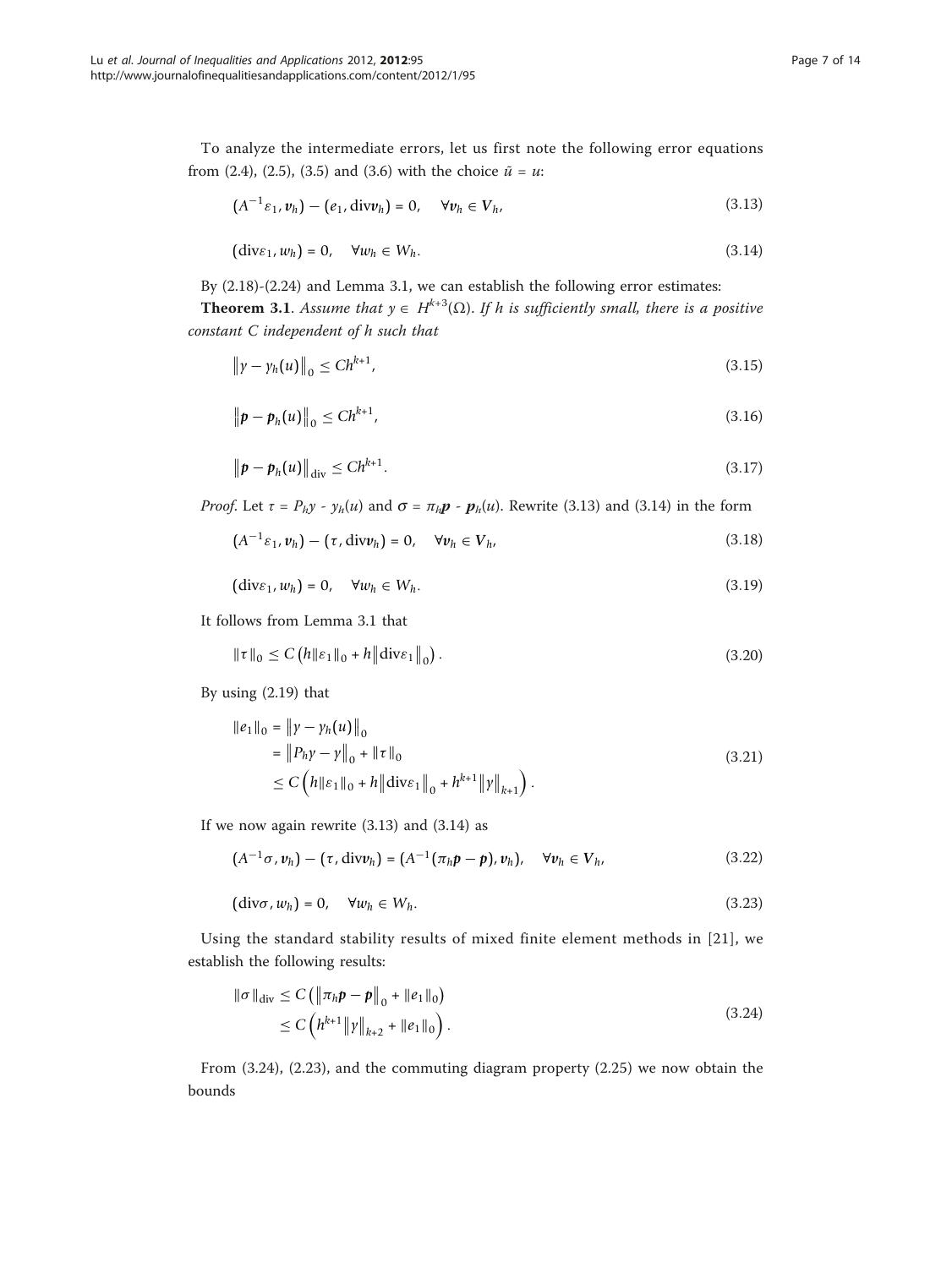$$
\| \varepsilon_{1} \|_{0} \leq C \left( \left\| \pi_{h} \mathbf{p} - \mathbf{p} \right\|_{0} + \|\sigma\|_{0} \right) \n\leq C \left( h^{k+1} \left\| \gamma \right\|_{k+2} + \|e_{1}\|_{0} \right),
$$
\n(3.25)

and

$$
\|\text{div}\varepsilon_{1}\|_{0} \leq C \left( \|\text{div}(\pi_{h} \mathbf{p} - \mathbf{p})\|_{0} + \|\text{div}\sigma\|_{0} \right) \n= C \left( \|P_{h} \circ \text{div}\mathbf{p} - \text{div}\mathbf{p}\|_{0} + \|\text{div}\sigma\|_{0} \right) \n\leq C \left( h^{k+1} \|y\|_{k+3} + \|e_{1}\| 0 \right),
$$
\n(3.26)

when substituted into (3.21), which yields the estimate

$$
\|e_1\|_0 \le C \left( h \|e_1\|_0 + h^{k+1} \|y\|_{k+1} \right). \tag{3.27}
$$

Then  $(3.27)$  implies  $(3.15)$  holds if h is small enough. Applying  $(3.27)$  to  $(3.25)$  and (3.26) shows that (3.16) and (3.17) also hold.

With the intermediate errors, we decompose the errors as follows

$$
\boldsymbol{p} - \boldsymbol{p}_h = \boldsymbol{p} - \boldsymbol{p}_h(u) + \boldsymbol{p}_h(u) - \boldsymbol{p}_h := \varepsilon_1 + \varepsilon_1,\tag{3.28}
$$

$$
\gamma - \gamma_h = \gamma - \gamma_h(u) + \gamma_h(u) - \gamma_h := e_1 + r_1. \tag{3.29}
$$

From (2.13), (2.14), (3.5) and (3.6), we have

$$
(A^{-1}\epsilon_1, \nu_h) - (r_1, \text{div}\nu_h) = 0, \quad \forall \nu_h \in V_h,
$$
\n
$$
(3.30)
$$

$$
(\text{div}\epsilon_1, w_h) = (B(u - u_h), w_h), \quad \forall w_h \in W_h.
$$
\n
$$
(3.31)
$$

The assumption that  $A \in L^{\infty} (\Omega; \mathbb{R}^{2 \times 2})$  implies that it is bounded that the inverse operator of the map { $\epsilon_1$ ,  $r_1$ }:  $\mathbb{R}^3 \to V \times W$  defined by the above saddle-point problem [[21\]](#page-13-0):

$$
\|\epsilon_1\|_{\text{div}} + \|r_1\|_0 \le C \|u - u_h\|_0, \tag{3.32}
$$

where the continuity of the linear operator *B* has been used.

Now we are able to derive our main results.

**Theorem 3.2.** Let  $(p, y, q, z, u) \in (V \times W)^2 \times K$  and  $(p_h, y_h, q_h, z_h, u_h) \in (V_h \times W_h)^2$  $\times$  K be the solutions of(2.4)-(2.8) and (2.13)-(2.17), respectively. We assume thaty,  $z \in$  $H^{k+3}(\Omega)$ .

Then, we have

$$
||u - u_h|| \leq Ch^{k+1}, \tag{3.33}
$$

$$
\|\pmb{p} - \pmb{p}_h\|_{\text{div}} + \|\pmb{\gamma} - \pmb{\gamma}_h\|_0 \le Ch^{k+1},\tag{3.34}
$$

$$
\|q - q_h\|_{\text{div}} + \|z - z_h\|_0 \le Ch^{k+1}.
$$
\n(3.35)

*Proof.* We choose  $\tilde{u} = u_h$  in (2.8) and  $\tilde{u} = u$  in (2.17) to get that

$$
(u + B^*z, u_h - u) \ge 0,
$$
\n(3.36)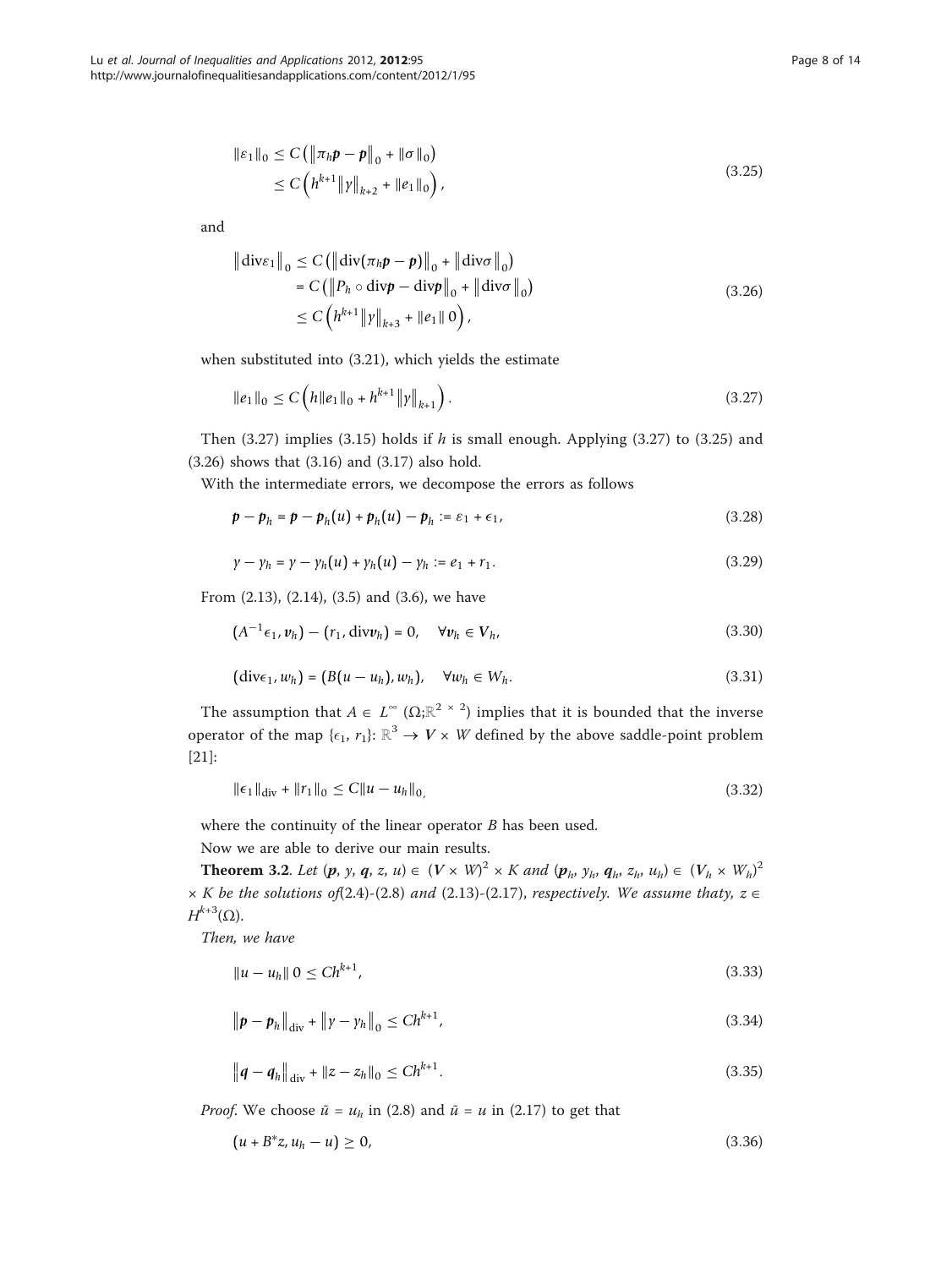and

$$
(u_h + B^* z_h, u - u_h) \ge 0. \tag{3.37}
$$

Then we have

$$
||u - u_h||^2 \le (B^* z_h - B^* z, u - u_h)
$$
  
=  $(B^* \hat{z}_h (u) - B^* z, u - u_h) + (B^* z_h - B^* \hat{z}_h (u), u - u_h).$  (3.38)

Moreover, the  $\delta$ -Caunchy inequality leads that

$$
(B^*\hat{z}_h(u) - B^*z, u - u_h) \leq C \|\hat{z}_h(u) - z\| \cdot \|u - u_h\|
$$
  
\n
$$
\leq C \|\hat{z}_h(u) - z\|^2 + C\delta \|u - u_h\|^2,
$$
\n(3.39)

where  $\delta$  is an arbitrary positive number. From (3.30)-(3.31), (2.15)-(2.16) and (3.9)-(3.10), we obtain the following equations:

$$
(A^{-1}(\mathbf{p}_h - \mathbf{p}_h(u)), \mathbf{v}_h) - (\mathbf{y}_h - \mathbf{y}_h(u), \text{div}\mathbf{v}_h) = 0, \quad \forall \mathbf{v}_h \in V_h,
$$
 (3.40)

$$
(\text{div}(\boldsymbol{p}_h - \boldsymbol{p}_h(u)), w_h) = (B(u - u_h), w_h), \qquad \forall w_h \in W_h, \qquad (3.41)
$$

$$
(A^{-1}(\hat{q}_h(u)-q_h),v_h)-(\hat{z}_h(u)-z_h,\text{div}v_h) = -(\mathbf{p}-\mathbf{p}_h,v_h), \quad \forall v_h \in V_h, \qquad (3.42)
$$

$$
(\text{div}(\hat{q}_h(u)-q_h),w_h)=(\gamma-\gamma_h,w_h),\qquad\forall w_h\in W_h. \qquad (3.43)
$$

By applying the above error equations, we obtain

$$
(B^*z_h - B^*\hat{z}_h(u), u - u_h)
$$
  
=  $(z_h - \hat{z}_h(u), B(u - u_h))$   
=  $(\text{div}(\mathbf{p}_h - \mathbf{p}_h(u)), z_h - \hat{z}_h(u))$   
=  $(A^{-1}(\hat{q}_h(u) - q_h), \mathbf{p}_h - \mathbf{p}_h(u)) + (\mathbf{p} - \mathbf{p}_h, \mathbf{p}_h - \mathbf{p}_h(u))$   
=  $(y_h - y_h(u), \text{div}(\hat{q}_h(u) - q_h) + (\mathbf{p} - \mathbf{p}_h, \mathbf{p}_h - \mathbf{p}_h(u))$   
=  $(y - y_h, y_h - y_h(u)) + (\mathbf{p} - \mathbf{p}_h, \mathbf{p}_h - \mathbf{p}_h(u))$   
=  $(y - y_h, y - y_h(u)) + (\mathbf{p} - \mathbf{p}_h, \mathbf{p}_h - \mathbf{p}_h(u)) - ||y - y_h||^2 - ||\mathbf{p} - \mathbf{p}_h||^2$   
=  $||y - y_h|| \cdot ||y - y_h(u)|| + ||\mathbf{p} - \mathbf{p}_h|| \cdot ||\mathbf{p} - \mathbf{p}_h(u)|| - ||y - y_h||^2 - ||\mathbf{p} - \mathbf{p}_h||^2$   
 $\leq C||y - y_h(u)||^2 + C||\mathbf{p} - \mathbf{p}_h(u)||^2 - \frac{1}{2}||y - y_h||^2 - \frac{1}{2}||\mathbf{p} - \mathbf{p}_h||^2.$  (3.44)

From (3.38), (3.39), and (3.44), we derive that

$$
||u - u_h||^2 + ||y - y_h||^2 + ||p - p_h||^2
$$
  
\n
$$
\leq C||y - y_h(u)||^2 + C||p - p_h(u)||^2 + C||z - \hat{z}_h(u)||^2.
$$
\n(3.45)

Note that  $\hat{z}_h(u)$ ,  $\hat{q}_h(u)$  are the mixed finite element approximation of z, q, using the results of [[22\]](#page-13-0), we have

$$
\|q - \hat{q}_h(u)\|_{\text{div}} + \|z - \hat{z}_h(u)\| \leq Ch^{k+1}.
$$
 (3.46)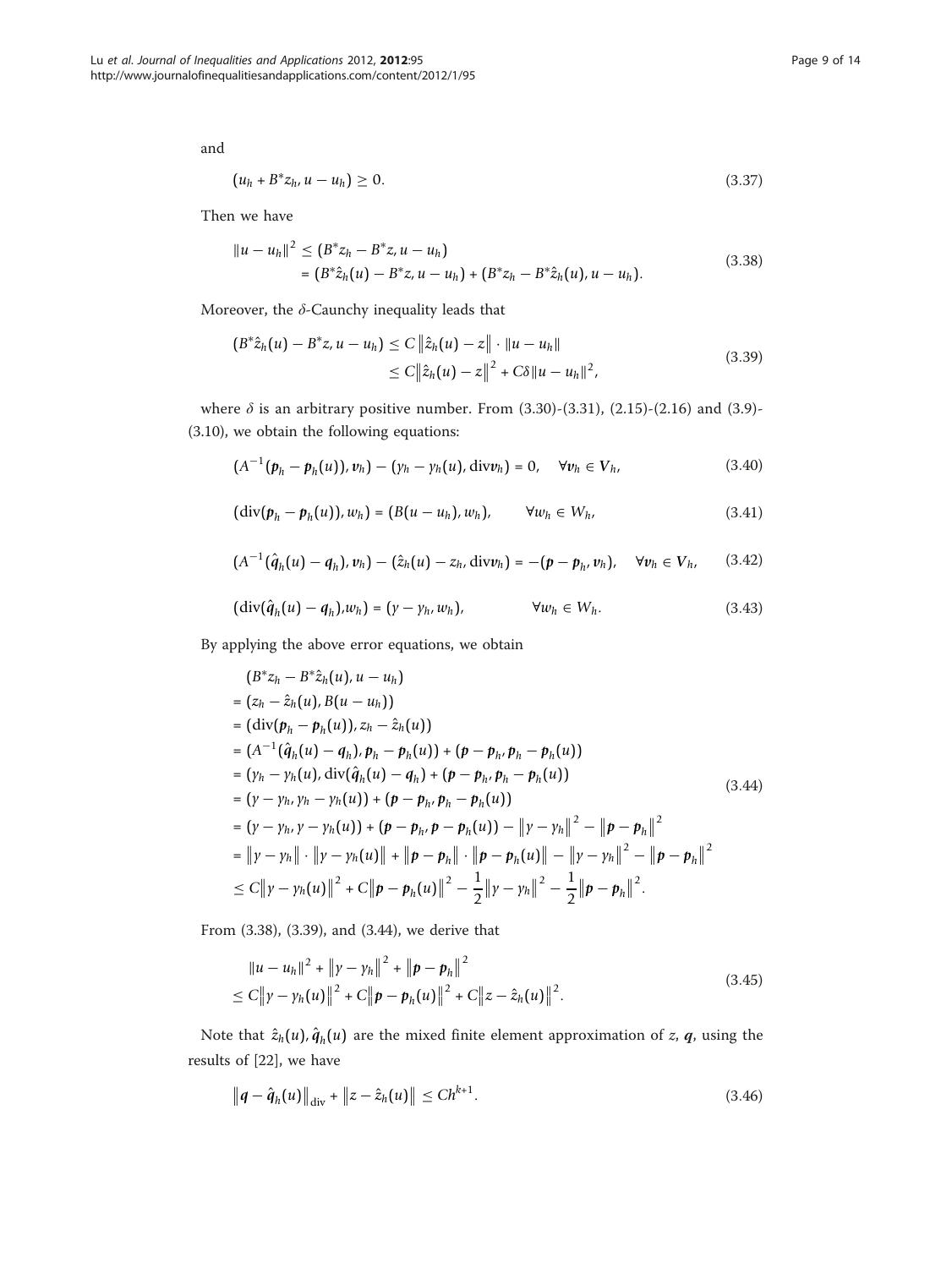From the Theorem 3.1, (3.45), and (3.46), we obtain

$$
||u - u_h|| + ||y - y_h|| + ||p - p_h|| \leq Ch^{k+1},
$$
\n(3.47)

then we derive (3.33). By using (3.42) and (3.43) and the stability results of mixed finite element methods [[21](#page-13-0)], we have

$$
\|\hat{q}_h(u) - q_h\|_{div} + \|\hat{z}_h(u) - z_h\| \le C\|\rho - p_h\| + C\|\gamma - \gamma_h\|.
$$
 (3.48)

Combining (3.46)-(3.48), we derive the following result

$$
\|q - q_h\|_{\text{div}} + \|z - z_h\| \le Ch^{k+1}.
$$
\n(3.49)

From (3.17), (3.32), and (3.47), it is easy to see that

$$
\|\boldsymbol{p} - \boldsymbol{p}_h\|_{\text{div}} \le C h^{k+1}.\tag{3.50}
$$

Then we derive the results (3.34) and (3.35).

## 4. Numerical tests

In this section, we are going to validate the *a priori* error estimates for the error in the control, state, and co-state numerically. The optimization problems were dealt numerically with codes developed based on AFEPACK. The package is freely available and the details can be found at [[23\]](#page-13-0).

In our numerical examples, we consider the following optimal control problems:

$$
\min_{u \in K} \left\{ \frac{1}{2} \left\| \boldsymbol{p} - \boldsymbol{p}_d \right\|^2 + \frac{1}{2} \left\| \boldsymbol{\gamma} - \boldsymbol{\gamma}_d \right\|^2 + \frac{1}{2} \left\| \boldsymbol{u} \right\|^2 \right\} \tag{4.1}
$$

$$
\text{div}\boldsymbol{p} = B\boldsymbol{u} + \boldsymbol{f}, \quad \boldsymbol{p} = -A\nabla\gamma, \quad \boldsymbol{x} \in \Omega, \quad \gamma \mid_{\partial\Omega} = 0,\tag{4.2}
$$

$$
\text{div}\boldsymbol{q} = \gamma - \gamma_d, \quad \boldsymbol{q} = -A(\nabla z + \boldsymbol{p} - \boldsymbol{p}_d), \quad x \in \Omega, \quad z|_{\partial \Omega} = 0. \tag{4.3}
$$

In our examples, we choose the domain  $\Omega = [0, 1] \times [0, 1]$  and  $A = B = I$ . We present below two examples to illustrate the theoretical results of the optimal control problems. The convergence order is computed by the following formula: order  $\simeq \frac{\log(E_i/E_{i+1})}{\log(h_i/h_{i+1})}$ , where *i* responds to the spatial partition, and  $E_i$  denotes the for the

state, costate and control approximation.

Example 1. In this example we set the other known functions as follows:

 $y = 2 \sin \pi x_1 \sin \pi x_2$ ,  $z = -\sin \pi x_1 \sin \pi x_2$ ,  $q = (\pi \cos \pi x_1 \sin \pi x_2, \pi \cos \pi x_2 \sin \pi x_1),$  $\gamma_d = (1 + \pi^2)\gamma$ ,  $p = p_d = -2q$ ,  $f = 2\pi^2 y - u$ ,  $u = \max(\bar{z}, 0) - z$ .

In this numerical implementation, the error  $||u - u_h||_0$ ,  $||p - p_h||_{div}$ ,  $||y - y_h||_0$ ,  $||q$  $q_h$ <sub>∥div</sub>, and  $\|z - z_h\|_0$  obtained on RT0 mixed finite element approximation and RT1 mixed finite element approximation for state function are presented in Tables [1](#page-10-0), [2, 3](#page-10-0)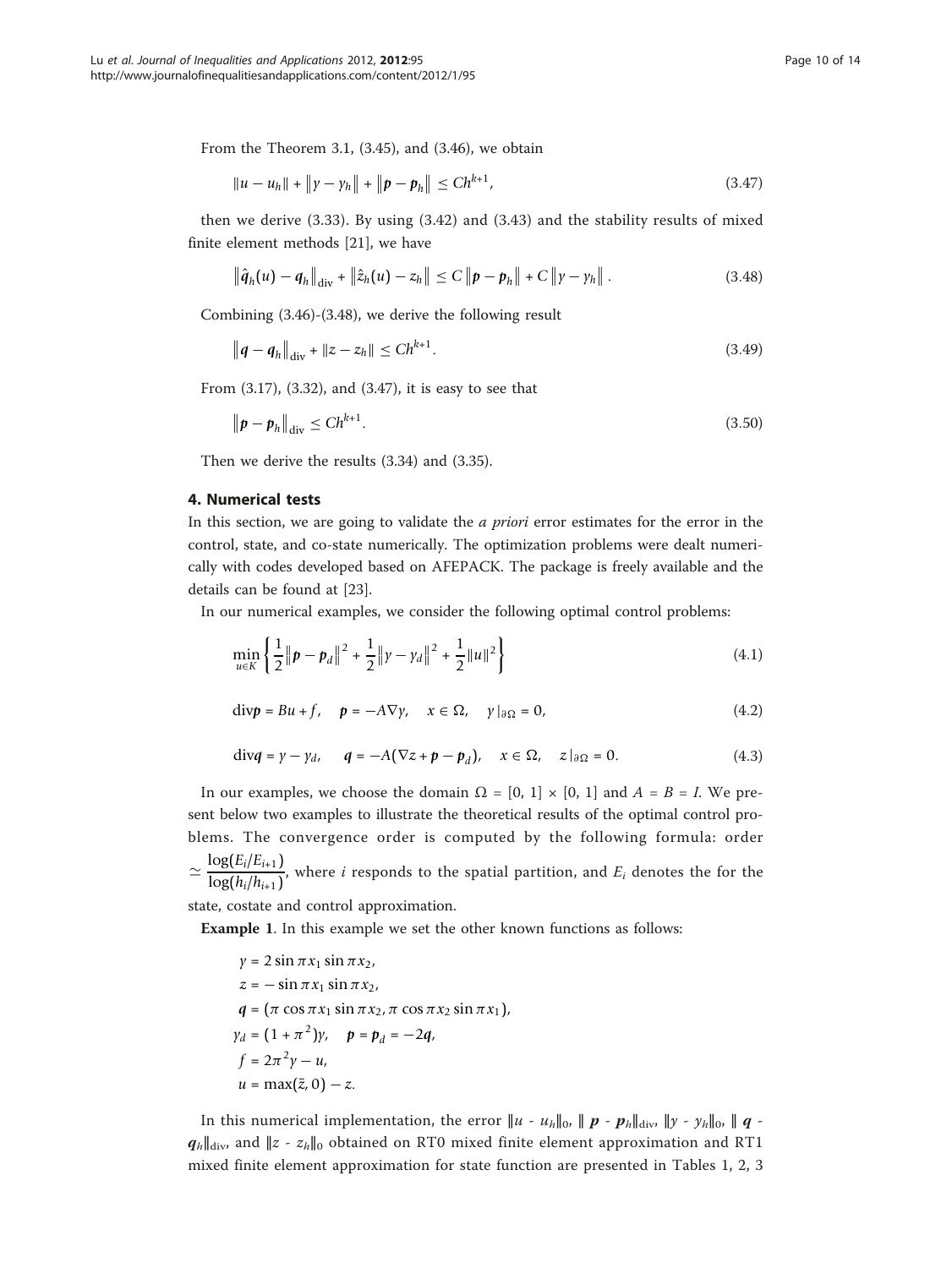| h     | <b>Errors</b> |      |                                                             |  |                                                    |  |            |        |                    |        |
|-------|---------------|------|-------------------------------------------------------------|--|----------------------------------------------------|--|------------|--------|--------------------|--------|
|       | $\ u - u_h\ $ |      | Rate $  p - p_h  $                                          |  | Rate $  y - y_h  $ Rate $  q - q_h  $              |  |            |        | Rate $\ z - z_h\ $ | Rate   |
| 1/16  |               |      | $3.63e - 02$ - $3.25e - 01$ - $7.24e - 02$ - $1.63e - 01$ - |  |                                                    |  |            |        | 363e - 02 -        |        |
| 1/32  | 180e - 02 101 |      | $1.62e - 01$ $1.00$ $3.63e - 02$ 0.99                       |  |                                                    |  | 8.12e - 02 |        | 101 180e - 02      | $-101$ |
| 1/64  | 906e - 03     | 0.99 | 8.13e - 02 0.99                                             |  | - 1.78e - 02 - 1.03 - 4.07e - 02                   |  |            | - 1.00 | 906e - 03          | 099    |
| 1/128 | 448e - 03     | 1.01 |                                                             |  | 4.03e - 02 - 1.01 - 8.87e - 03 - 1.01 - 2.05e - 02 |  |            | O 99   | 448e - 03          | - 1.01 |

<span id="page-10-0"></span>Table 1 The numerical errors on RT0 mixed finite element for state function

and 4. The theoretical results can be observed clearly from the data. The profile of the

Table 2 The numerical errors on RT1 mixed finite element for state function

| h    | <b>Errors</b>            |  |                                                          |  |  |  |                                                                                       |  |                    |      |
|------|--------------------------|--|----------------------------------------------------------|--|--|--|---------------------------------------------------------------------------------------|--|--------------------|------|
|      | $  u - u_h  $            |  | Rate $\ p - p_h\ $ Rate $\ y - y_h\ $ Rate $\ q - q_h\ $ |  |  |  |                                                                                       |  | Rate $\ z - z_h\ $ | Rate |
|      |                          |  |                                                          |  |  |  | $1/16$ $1.25e - 03$ - $7.13e - 03$ - $2.50e - 03$ - $3.53e - 03$ - $1.25e - 03$ -     |  |                    |      |
|      | $1/32$ $313e - 04$ $200$ |  | - 1.76e - 03 - 2.02 - 6.24e - 04 - 2.00                  |  |  |  | 8.82e - 04 2.00 3.13e - 04 2.00                                                       |  |                    |      |
| 1/64 |                          |  |                                                          |  |  |  | 7.68e - 05 2.02 24.43e - 04 2.04 2.06 - 04 2.02 2.23e - 04 2.198 2.68e - 05 2.02      |  |                    |      |
|      |                          |  |                                                          |  |  |  | 1/128 1.90e - 05 2.01 1.12e - 04 1.98 3.89e - 05 2.00 5.52e - 05 2.01 1.90e - 05 2.01 |  |                    |      |

Table 3 The numerical error on RT0 mixed finite element for state function

| h     | Errors           |      |                                                                 |  |                                       |  |             |      |                         |        |
|-------|------------------|------|-----------------------------------------------------------------|--|---------------------------------------|--|-------------|------|-------------------------|--------|
|       | $  u - u_h  $    |      | Rate $  p - p_h  $                                              |  | Rate $  y - y_h  $ Rate $  q - q_h  $ |  |             |      | Rate $  z - z_h  $      | Rate   |
| 1/16  | 3.66е - 02     - |      | $1.63e - 01 = 3.67e - 02 =$                                     |  |                                       |  | 163e - 01 - |      | 366e - 02 -             |        |
| 1/32  | 1 79e - 02       | 1.03 | 8.14e - 02 1.00                                                 |  |                                       |  |             |      | 1 79e - 02              | - 1.03 |
| 1/64  | 8 ዓ4e - 03       | O 99 | 4.09e - 02 - 0.99 - 8.94e - 03 - 0.99 - 4.09e - 02              |  |                                       |  |             | 0.99 | 894e - 03               | 0.99   |
| 1/128 | 450e - 03        | 0.99 | 2.04e - 02     1.00       4.46e - 03      1.00       2.04e - 02 |  |                                       |  |             |      | $1.00 \quad 4.50e - 03$ | 0.99   |

numerical solution is plotted in Figures [1](#page-11-0) and [2](#page-11-0).

Example 2. In this example we set the other known functions as follows:

 $y = (x_1 + x_2) \sin \pi x_1 \sin \pi x_2$  $z = -(x_1 + x_2) \sin \pi x_1 \sin \pi x_2$  $u = \max(\bar{z}, 0) - z$ ,  $p = p_d = -q$ ,  $f = 2\pi^2 \sin \pi x_1 \sin \pi x_2(x_1 + x_2) + \cos \pi x_1 \sin \pi x_2 - u$  $q = (\pi \cos \pi x_1 \sin \pi x_2 + \sin \pi x_1 \sin \pi x_2, \pi \cos \pi x_2 \sin \pi x_1 + \sin \pi x_1 \sin \pi x_2),$  $y_d = y + 2\pi^2 \sin \pi x_1 \cos \pi x_2(x_1 + x_2) - 2\pi \cos \pi x_1 \sin \pi x_2 - 2\pi \sin \pi x_1 \cos \pi x_2$ .

The example obviously indicates that the error estimates remains in output data. From the error data in the two examples, it can be seen that the priori error estimates that we have mentioned is exact.

Table 4 The numerical error on RT1 mixed finite element for state function

| h    | <b>Errors</b>       |  |                                                                   |  |  |  |                   |  |                                                                                 |      |
|------|---------------------|--|-------------------------------------------------------------------|--|--|--|-------------------|--|---------------------------------------------------------------------------------|------|
|      | $  u - u_h  $       |  | Rate $\ p - p_h\ $ Rate $\ y - y_h\ $ Rate $\ q - q_h\ $          |  |  |  |                   |  | Rate $\ z - z_h\ $                                                              | Rate |
| 1/16 |                     |  |                                                                   |  |  |  |                   |  |                                                                                 |      |
| 1/32 | 388e - 04 200       |  | 1.43e - 03 - 2.00 - 3.88e - 04 - 2.00                             |  |  |  | 1.43e - 03 - 2.00 |  | 388e - 04 200                                                                   |      |
| 1/64 |                     |  | $9.69e - 05$ 2.00 3.58e - 04 1.99 9.69e - 05 2.00 3.58e - 04 1.99 |  |  |  |                   |  | 966e - 05 - 200                                                                 |      |
|      | 1/128 243e - 05 199 |  |                                                                   |  |  |  |                   |  | - 8.96e - 05 - 2.00 - 2.43e - 05 - 1.99 - 8.97e - 05 - 2.00 - 2.42e - 05 - 1.99 |      |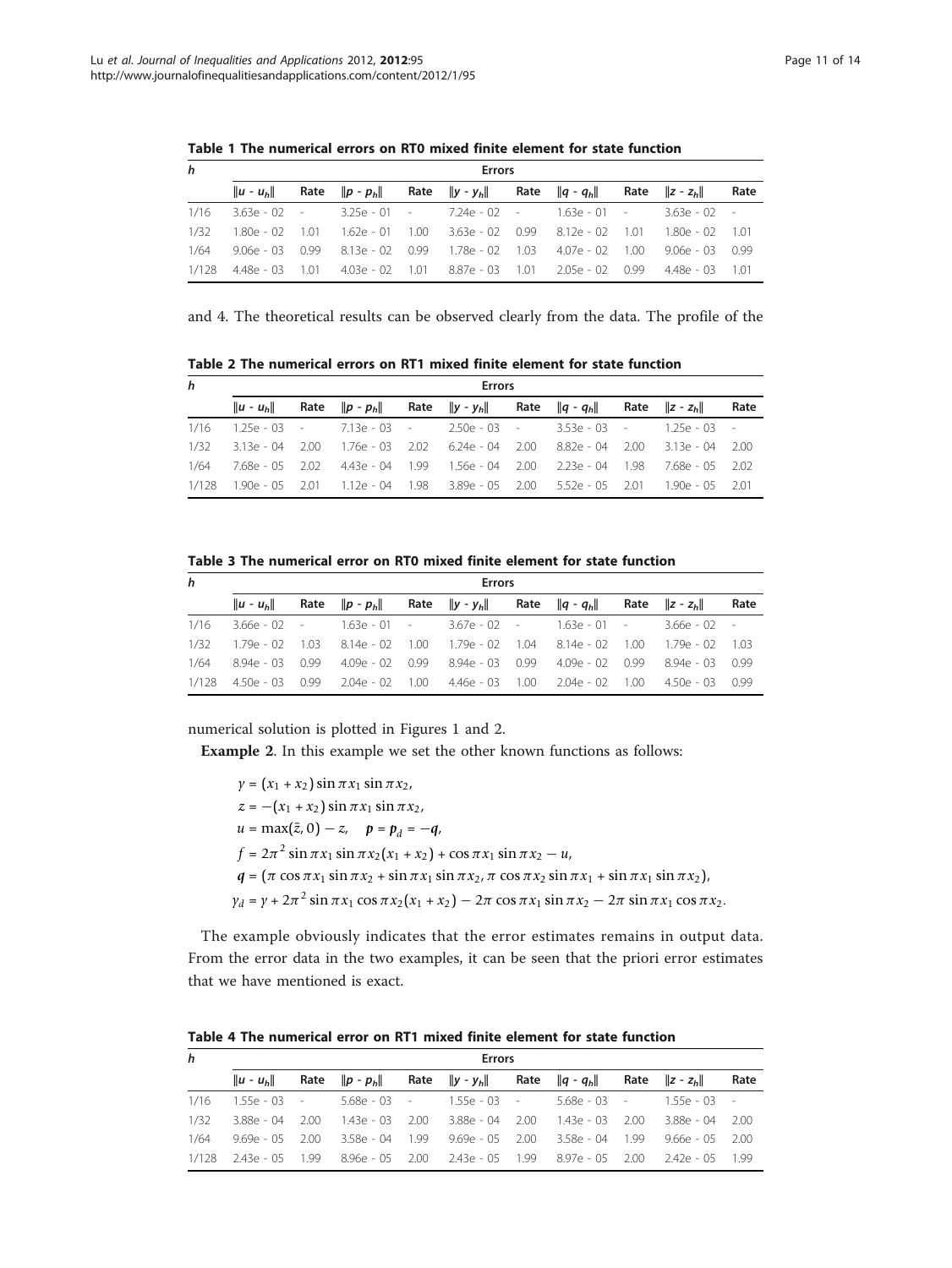<span id="page-11-0"></span>

## 5. Conclusion and future works

The present article discussed the higher order variational discretization and mixed finite element methods for the optimal control problems governed by elliptic equations. We have obtained some error estimate results for both the state, the co-state and the control approximation with convergence order  $h^{k+1}$ . The priori error estimates

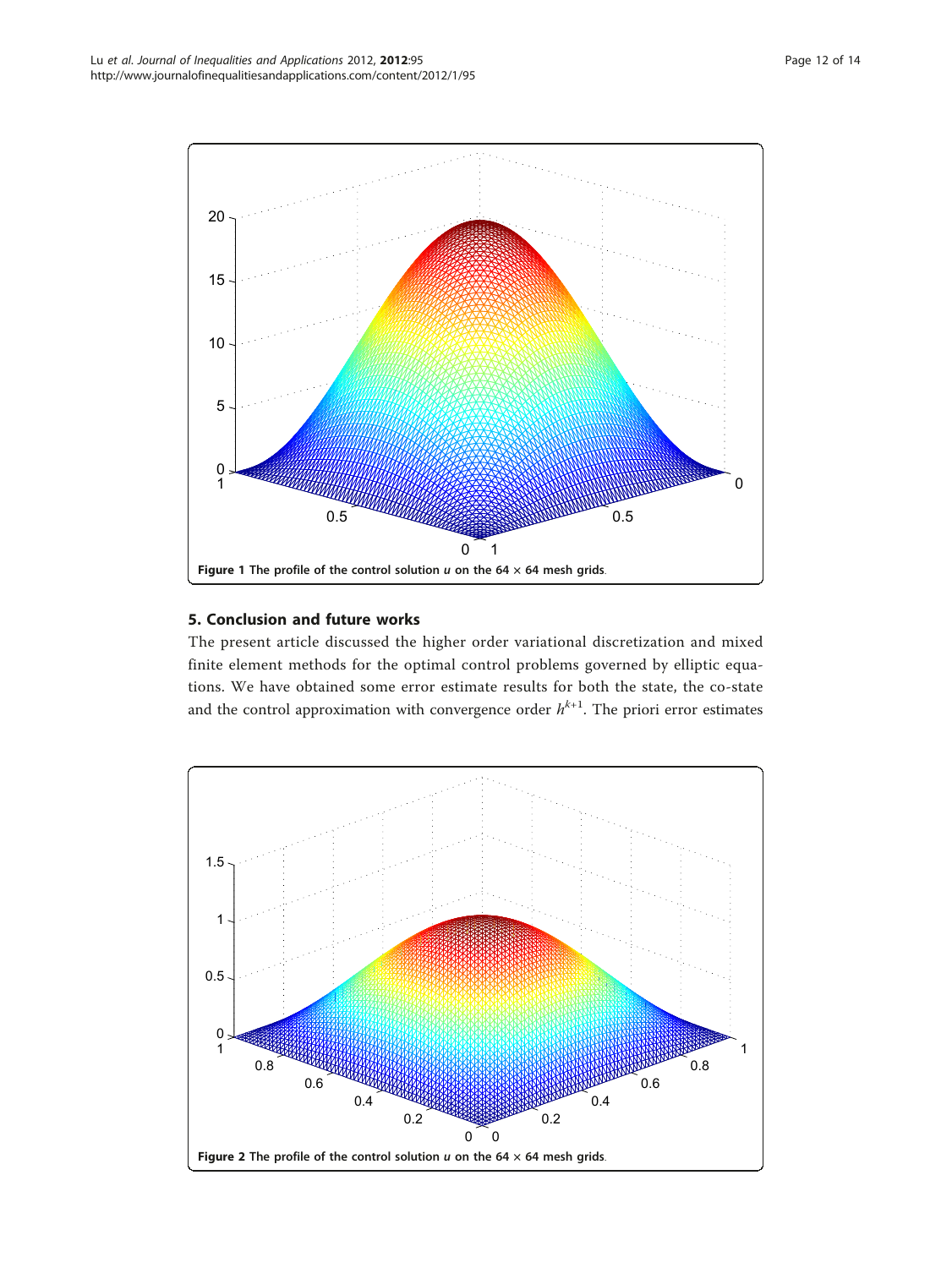<span id="page-12-0"></span>for the elliptic optimal control problems by variational discretization and mixed finite element methods seem to be new.

In our future study, we shall use the variational discretization and mixed finite element method to deal with the optimal control problems governed by nonlinear parabolic equations and convex boundary control problems. Furthermore, we shall consider a priori error estimates and superconvergence of optimal control problems governed by nonlinear parabolic equations or convex boundary control problems.

#### Acknowledgements

The authors express their thanks to the referees for their helpful suggestions, which led to improvements of the presentation. Zuliang Lu was by the supported National Science Foundation of China (11126329) and China Postdoctoral Science Foundation (2011M500968). Yanping Chen was supported by the Guangdong Province Universities and Colleges Pearl River Scholar Funded Scheme (2008), National Science Foundation of China (10971074), and Specialized Research Fund for the Doctoral Program of Higher Education (20114407110009). Yunqing Huang was supported by the NSFC Key Project (11031006) and Hunan Provincial NSF Project (10JJ7001).

### Author details

<sup>1</sup>College of Civil Engineering and Mechanics, Xiangtan University, Xiangtan 411105, PR China <sup>2</sup>School of Mathematics and Statistics, Chongqing Three Gorges University, Chongqing 404000, PR China <sup>3</sup>School of Mathematical Sciences, South China Normal University, Guangzhou 510631, PR China <sup>4</sup> Hunan Key Laboratory for Computation and Simulation in Science and Engineering, Department of Mathematics, Xiangtan University, Xiangtan 411105, Hunan, PR China

#### Authors' contributions

ZL carried out the molecular genetic studies, participated in the sequence alignment and drafted the manuscript. YC participated in the design of the study and performed the statistical analysis. YH conceived of the study, and participated in its design and coordination. All authors read and approved the final manuscript.

#### Competing interests

The authors declare that they have no competing interests.

## Received: 11 January 2012 Accepted: 20 April 2012 Published: 20 April 2012

### References

- 1. Lions, JL: Optimal Control of Systems Governed by Partial Differential Equtions. Springer, Berlin (1971)
- 2. Falk, FS: Approximation of a class of optimal control problems with order of convergence estimates. J Math Anal Appl. 44, 28–47 (1973)
- 3. Geveci, T: On the approximation of the solution of an optimal control problem governed by an elliptic equation. RAIRO Numer Anal. 13, 313–328 (1979)
- 4. Arada, N, Casas, E, Tröltzsch, F: Error estimates for the numerical approximation of a semilinear elliptic control problem. Comput Optim Appl. 23, 201–229 (2002)
- 5. Malanowski, K: Convergence of approximation vs.regularity of solutions for convex control constrained optimal control systems. Appl Math Optim. 34, 134–156 (1992)
- 6. Chen, Y: Superconvergence of optimal control problems by rectangular mixed finite element methods. Math Comput. 77, 1269–1291 (2008)
- 7. Chen, Y, Dai, L, Lu, Z: Superconvergence of quadratic optimal control problems by triangular mixed finite elements. Adv Appl Math Mech. 75, 881–898 (2009)
- 8. Chen, Y, Liu, WB: Error estimates and superconvergence of mixed finite elements for quadratic optimal control. Int J Numer Anal Model. 3, 311–321 (2006)
- 9. Chen, Y, Lu, Z: Error estimates for parabolic optimal control problem by fully discrete mixed finite element methods. Finite Elem Anal Des. 46, 957–965 (2010)
- 10. Chen, Y, Lu, Z: Error estimates of fully discrete mixed finite element methods for semilinear quadratic parabolic optimal control problems. Comput Methods Appl Mech Eng. 199, 1415–1423 (2010)
- 11. Lu, Z, Chen, Y, Zhang, H: A priori error estimates of mixed finite element methods for nonlinear quadratic optimal control problems. Lobachevskii J Math. 29, 164–174 (2008)
- 12. Lu, Z, Chen, Y: A posteriori error estimates of triangular mixed finite element methods for semilinear optimal control problems. Adv Appl Math Mech. 1, 242–256 (2009)
- 13. Lu, Z, Chen, Y: L <sup>∞</sup>-error estimates of triangular mixed finite element methods for optimal control problem govern by semilinear elliptic equation. Numer Anal Appl. 12, 74–86 (2009)
- 14. Hinze, M: A variational discretization concept in control constrained optimization: the linear-quadratic case. J Comput Optim Appl. 30, 45–63 (2010)
- 15. Liu, WB, Yan, NN: A posteriori error estimates for distributed convex optimal control problems. Numer Math. 101, 1–27 (2005)
- 16. Liu, WB, Yan, NN: A posteriori error estimates for control problems governed by nonlinear elliptic equation. Adv Comput Math. 15, 285–309 (2001)
- 17. Grisvard, P: Elliptic Problems in Nonsmooth Domains. Pitman, London (1985)
- 18. Babuska, I, Strouboulis, T: The Finite Element Method and its Reliability. Oxford University press, Oxford (2001)